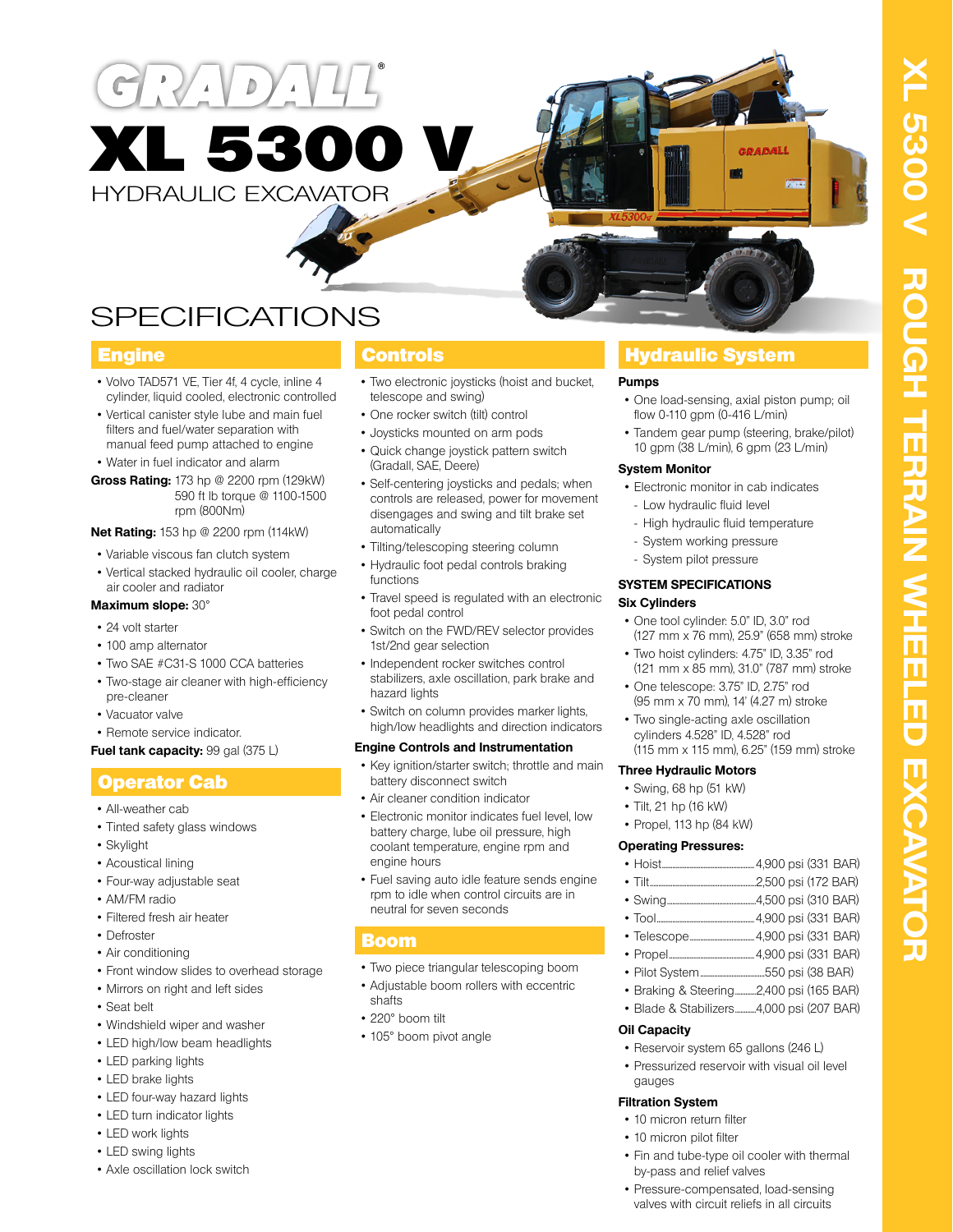- Full-time 4-wheel drive transfer case delivers power from the hydraulic drive motor to the drive axles
- Both axles equipped with internal wet-disc type service brakes
- Steering axle fitted with oscillation lock cylinders
- Optional stabilizer or blade

**Tires:** 10.00 x 20 Super-Lug

**Axles:** ZF Model 3070 (FTF 2090)

**Transmission:** ZF Model HL 290

**Drive Motor:** Rexroth A6 Series, 160cc/Rev

**Minimum Turning Radius:** 25'5" (7.75 m)

# Undercarriage **Drive Drive Basse** Undercarriage Drive <mark>Swing</mark>

- Variable displacement high torque piston motor powers two-speed power shift transmission
- Speed mode selection can also be done while moving
- Electronically operated travel alarm signals excavator movement

### **Gradeability**

• 58%, limited by engine lubrication requirements

# **Tractive Effort**

## • 27,661 (123kN)

## **Travel speed on flat, level surface–mph km/hr):**

|                    | <b>Creeper Mode</b> | <b>Standard Mode</b> |  |  |  |  |
|--------------------|---------------------|----------------------|--|--|--|--|
| <b>First Gear</b>  | 1.3 mph (2.1 kmh)   | 4.0 mph (6.5 kmh)    |  |  |  |  |
| <b>Second Gear</b> | 4.7 mph (7.6 kmh)   | 15.0 mph (24.1 kmh)  |  |  |  |  |

- Priority swing circuit with axial piston motor
- Planetary transmission

# **Swing speed:** 7.0 rpm

# **Swing Brake**

- Automatic spring-set/hydraulic release wet disc parking brake
- Dynamic braking provided by the hydraulic system

# Function Forces

### **Rated Bucket Breakout Force:**  25,405 lb (113 kN).

**Rated Boom Force: 24,941 lb (111 kN).** 

## Weight

• Approximate working weight with 36" (914 mm) excavating bucket, fuel tank half full - 51,216 lb (23,231 kg)

**Outriggers:** 2,720 lb (1,234 kg)

**Blade:** 1,529 lb (694 kg)

# **GRADALL Model XL 5300 V Excavator Rated Lift Capacity - LB (KG)**

| <b>LOAD</b><br><b>POINT HEIGHT</b> |                                      | <b>LOAD RADIUS</b> |                |                 |                 |                 |                 |                |                |                                 |                |                |
|------------------------------------|--------------------------------------|--------------------|----------------|-----------------|-----------------|-----------------|-----------------|----------------|----------------|---------------------------------|----------------|----------------|
|                                    |                                      | $10'$ (3.0 m)      |                | 15' (4.6 m)     |                 | $20'$ (6.1 m)   |                 | $25'$ (7.6 m)  |                |                                 |                |                |
|                                    |                                      | Over<br>End        | Over<br>Side   | Over<br>End     | Over<br>Side    | Over<br>End     | Over<br>Side    | Over<br>End    | Over<br>Side   | <b>Maximum</b><br><b>Radius</b> | Over<br>End    | Over<br>Side   |
| Above<br><b>Ground</b><br>Level    | $20'$ (6.1 m)                        |                    |                |                 |                 |                 |                 | 5900<br>(2675) | 5900<br>(2675) | 27'3''<br>(8.3 m)               | 5270<br>(2390) | 5270<br>(2390) |
|                                    | 15' (4.6 m)                          |                    |                | 12730<br>(5775) | 12730<br>(5775) | 9045<br>(4105)  | 9045<br>(4105)  | 6725<br>(3050) | 6725<br>(3050) | 29'4"<br>(8.9 m)                | 5320<br>(2415) | 5320<br>(2415) |
|                                    | $10'$ (3.0 m)                        |                    |                |                 |                 | 10180<br>(4620) | 10180<br>(4620) | 7375<br>(3345) | 7375<br>(3345) | 30'5"<br>(9.3 m)                | 5430<br>(2465) | 5430<br>(2465) |
|                                    | <b>BOOM LEVEL</b><br>$8'6''$ (2.6 m) |                    |                |                 |                 | 10405<br>(4720) | 10405<br>(4720) | 7510<br>(3405) | 7510<br>(3405) | 30'7"<br>(9.3 m)                | 5470<br>(2480) | 5470<br>(2480) |
|                                    | $5'$ (1.5 m)                         |                    |                |                 |                 | 10625<br>(4820) | 10625<br>(4820) | 7675<br>(3480) | 7675<br>(3480) | 30'7"<br>(9.3 m)                | 5580<br>(2530) | 5580<br>(2530) |
| <b>At Ground Level</b>             |                                      |                    |                |                 |                 | 10165<br>(4610) | 10165<br>(4610) | 7535<br>(3420) | 7535<br>(3420) | 29'11"<br>$(9.1 \text{ m})$     | 5760<br>(2615) | 5760<br>(2615) |
| <b>Below</b><br>Ground<br>Level    | $5'(1.5)$ m)                         |                    |                | 11520<br>(5225) | 11520<br>(5225) | 9040<br>(4100)  | 9040<br>(4100)  | 7015<br>(3180) | 7015<br>(3180) | 28'4"<br>$(8.6 \text{ m})$      | 5955<br>(2700) | 5955<br>(2700) |
|                                    | 15' (4.6 m)                          | 8825<br>(4005)     | 8825<br>(4005) | 8980<br>(4075)  | 8980<br>(4075)  | 7670<br>(3480)  | 7670<br>(3480)  | 6265<br>(2840) | 6265<br>(2840) | 25'6"<br>$(7.8 \text{ m})$      | 6125<br>(2780) | 6125<br>(2780) |
|                                    | $10'$ (3.0 m)                        | 6085<br>(2760)     | 6085<br>(2760) | 6930<br>(3145)  | 6930<br>(3145)  | 6345<br>(2880)  | 6345<br>(2880)  |                |                | 21'1"<br>(6.4 m)                | 6155<br>(2790) | 6155<br>(2790) |
|                                    | $20'$ (6.1 m)                        |                    |                |                 |                 |                 |                 |                |                | 13'3"<br>(4.0 m)                | 5180<br>(2350) | 5180<br>(2350) |

**NOTE:** The above loads are in compliance with the SAE standard J1097 DEC2005. They do not exceed 87% of hydraulic lifting capacity or 75% of tipping capacity.

The rated lift capacity is based on the machine being equipped with 15,000 lb (7,030 kg) counterweight, standard boom, standard tires, no \auxiliary hydraulics and no bucket.

**NOTE:** Bucket adjustment values are 87% of the actual bucket weights.

The load point is located on the bucket pivot point, including loads listed for maximum radius.

Do not attempt to lift or hold any load greater than these rated values at specified load radii and heights. The weight of slings and any auxiliary devices must be deducted from the rated load to determine the net load that may be lifted.

**ATTENTION:** All rated loads are based on the machine being stationary and level on a firm supporting surface. The user must make allowance for particular job conditions such as soft or uneven ground, out of level conditions, side loads, hazardous conditions, experience of personnel, etc. The operator and other personnel must read and understand the operator manual before operating this machine. Rules for safe operation of equipment must be adhered to at all times.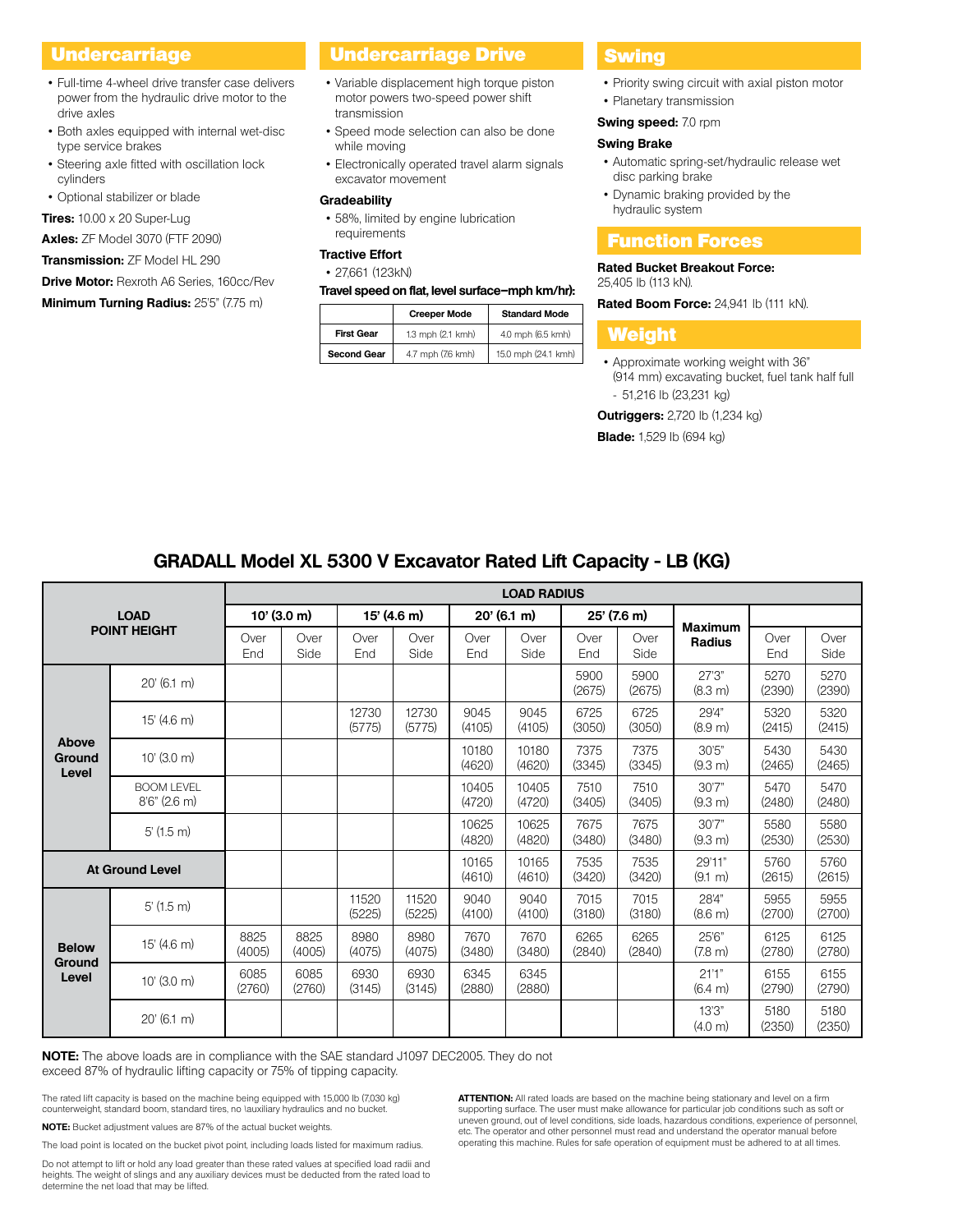

## **Dimensions**

- **A** Overall length with bucket open (travel position): 30'2" (9.2)
- **A1** Overall length without bucket (travel position): 26'10" (8.2)
- **A3** Overall length with bucket open (shipment position): 30'5" (9.3)
- **A4** Overall length with bucket closed (shipment position): 27'8" (8.4)
- **A5** Overall length without bucket (shipment position): 27'2" (8.3)
- **B** Overall height with bucket open (travel position): 12'11" (3.9)
- **B1** Overall height without bucket (travel position): 12'0" (3.7)
- **B2** Overall height with bucket open (shipment position): 11'6" (3.5)
- **B3** Overall height without bucket (shipment position): 10'11" (3.3)
- **C1** Width of upperstructure: 8'6" (2.6)
- **D** Minimum clearance, upperstructure to undercarriage: 3" (78 mm)
- **E** Swing clearance, rear of upperstructure: 8'6" (2.6)
- **F** Top of cab to groundline: 10'7" (3.2)
- **G** Clearance, upperstructure to groundline: 4'2" (1.3)
- **J1** Axis of rotation to centerline of fixed axle: 3'6" (1.1)
- **J2** Wheelbase of undercarriage: 8'9" (2.7)
- **J3** Axis of rotation to front of undercarriage: 7'0" (2.1)
- **J4** Nominal overall length of undercarriage: 12'3" (3.7)
- **J5** Axis of rotation to front option attachment pin: 6'9" (2.1)
- **J6** Axis of rotation to rear option attachment pin: 4'9" (1.4)
- **J7** Outrigger length, attachment pin to pad in up position: 2'7" (0.8)
- **J8** Outrigger length, attachment pin to pad in down position: 3'3" (1.0)
- **J9** Blade length, attachment pin across blade in up position: 3'4" (1.0)
- **K** Overall width undercarriage 9'1'' (2.8)
- **K1** Overall width outrigger (up position): 8'4" (2.5)
- **K2** Overall width blade: 9'0" (2.7)
- **L** Overall width outrigger (down position): 10'8" (3.3)
- **N** Ground clearance (per SAE J1234): 11" (275 mm)
- **N1** Ground clearance (outrigger option): 12" (300 mm)
- **Z** Blade above ground (option): 1'8" (505 mm)
- **Z1** Depth below ground level of blade (option): 7" (166 mm)
- **Z2** Depth below ground level of outrigger (option): 6" (142 mm)
- **AA** Maximum radius at groundline: 33'10'' (10.3)
- **AB** Maximum digging depth: 24'7'' (7.5)
- **AC** Maximum depth for 8' level cut: 22'10'' (7.0)
- **AD** Minimum radius of 8' level cut at depth "AC": 8'2'' (2.5)
- **AF** Maximum depth of vertical wall which can be excavated: 4'9'' (1.5)
- **AG** Minimum level cut radius with bucket flat on groundline: 14'5'' (4.4)
- **AH** Minimum radius at groundline: 10'10'' (3.3)
- **AK** Boom pivot to groundline: 6'5" (2.0)
- **AL** Boom pivot to axis of rotation: 1'11" (585 mm)
- **AP** Bucket tooth radius: 3'10" (1.2)
- **AQ** Boom pivot angle: 30° up and 75° dn
- **AS** Bucket pivot angle: 165°
- **AU** Maximum telescoping boom length (boom pivot to bucket pivot): 28'8'' (8.7)
- **AV** Minimum telescoping boom length (boom pivot to bucket pivot): 14'8'' (4.5)
- **AW** Telescoping boom travel: 14'0'' (4.3)
- **AX** Bucket tilt angle (both sides of center): 110º
- **BA** Maximum radius of working equipment: 34'5'' (10.5)
- **BB** Maximum height of working equipment: 25'11'' (7.9)
- **BC** Maximum bucket tooth height: 24'0'' (7.3)
- **BD** Minimum clearance of bucket teeth, with bucket pivot at maximum height: 18'8" (5.7)
- **BE** Minimum clearance of fully curled bucket at maximum boom height: 12'2" (3.7)
- **BF** Minimum clearance of bucket teeth at maximum boom height: 11'8'' (3.6)
- **BG** Maximum height of working equipment with bucket below groundline: 14'9" (4.5)
- **BH** Radius of bucket teeth at maximum height: 29'3'' (8.9)
- **BJ** Minimum radius of bucket teeth at maximum bucket pivot height: 22'8'' (6.9)

Specifications subject to change without notice. Metric units are meters (m) unless noted. Machines shown may have optional equipment.